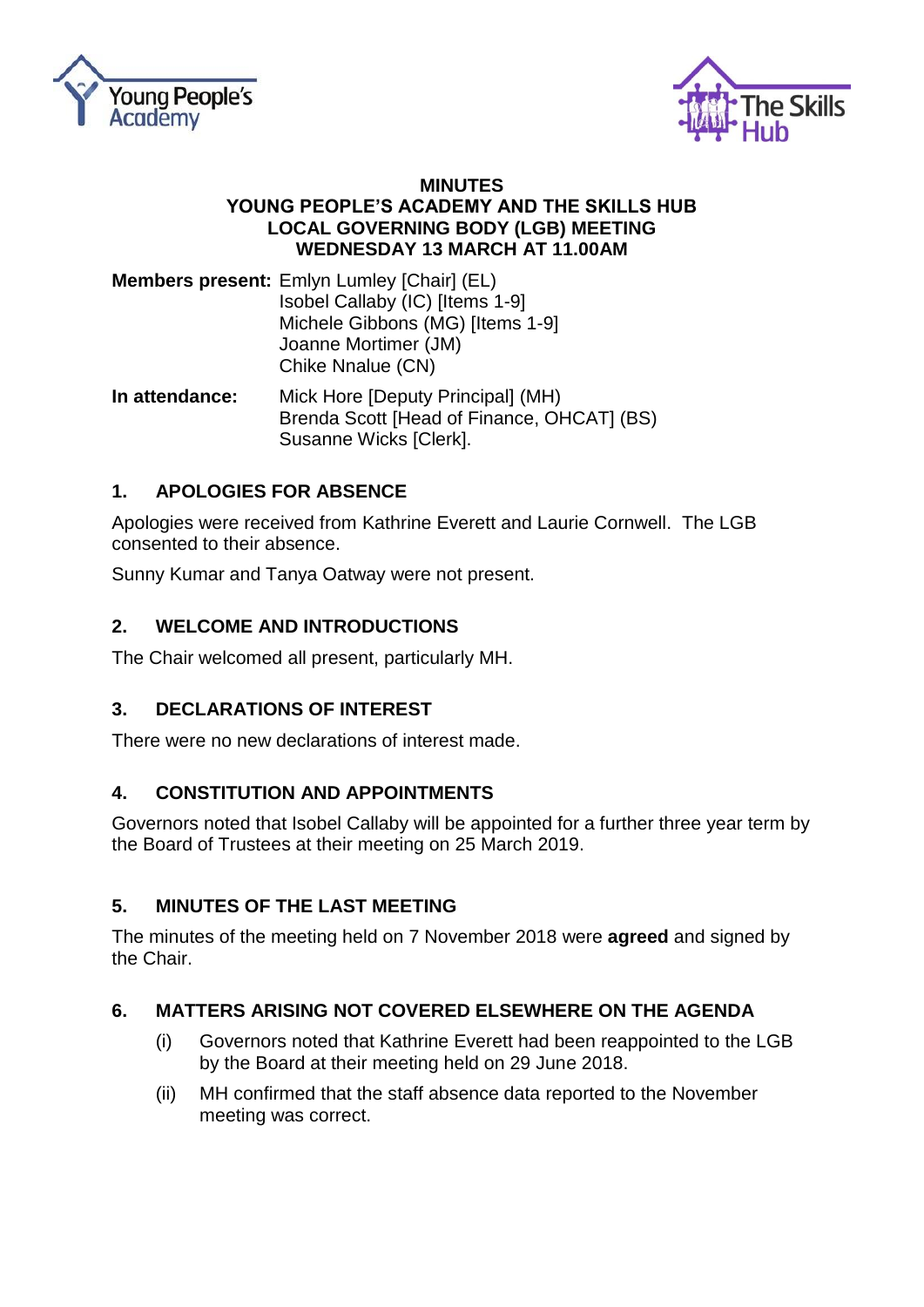(iii) MH confirmed that LC had sent John Prior (Deputy CEO, OHCAT) the requested information about the Behaviour Support Service.

### **7A. PRINCIPAL'S REPORT**

### **(i) The Skills Hub**

MH presented the report which had been circulated prior to the meeting and matters discussed are detailed below.

#### Staffing

Due to the difficulty in recruiting a permanent caretaker, an agency staff member is now in place.

#### Behaviour

The new anti-bullying policy launched last term has had a very positive impact, partially due to the involvement of all stakeholders in drafting the policy. However, smoking remains a concern, so data on smoking related incidents has been collected separately. The focus remains on encouraging students to stop smoking rather than taking a punitive approach.

There has been an increase across Hillingdon in incidents of knife crime, which has affected some of the students at The Skills Hub, both as victims and perpetrators. This has become a very serious safeguarding concern and a lot of work is being done to address it. IC explained that there are a number of gangs active in this and neighbouring boroughs which have contributed to the drug and knife related problems.

IC described the approach being taken to tackle this issue by LB Hillingdon. She explained that an Adolescent Team has been created to provide a wraparound service for the young people affected by these issues, which has access to some funds to spend on things that interest the young people and divert them from gangs and violence. A High Risk Panel Operational Group has been created to identify the support needed, which reports up to a High Risk Panel Strategic Group, comprising officers at a higher level.

MH reported on the positive impact of moving academic lessons to the morning for Year 11, and advised that once the Year 11s start preparing for exams, some of the Year 10 academic classes will move to the morning.

#### **Attendance**

MH explained that the drop in rates of attendance is partially due to the increased gang activity previously mentioned. Fear of gang related activity has led to some students refusing to attend school, and where necessary SLT have made arrangements to educate students off-site to ensure their safety through the Pupil Support Team.

EL asked if those students refusing to attend school due to fear of gang violence are new students or those who have been previously attending with no problems. IC responded that it is mainly new students and advised that for some, the fear is justified as their lives may be at risk.

MH reassured Governors that attendance is high on the agenda for all staff with everyone working to get non-attenders back to and engaged in school.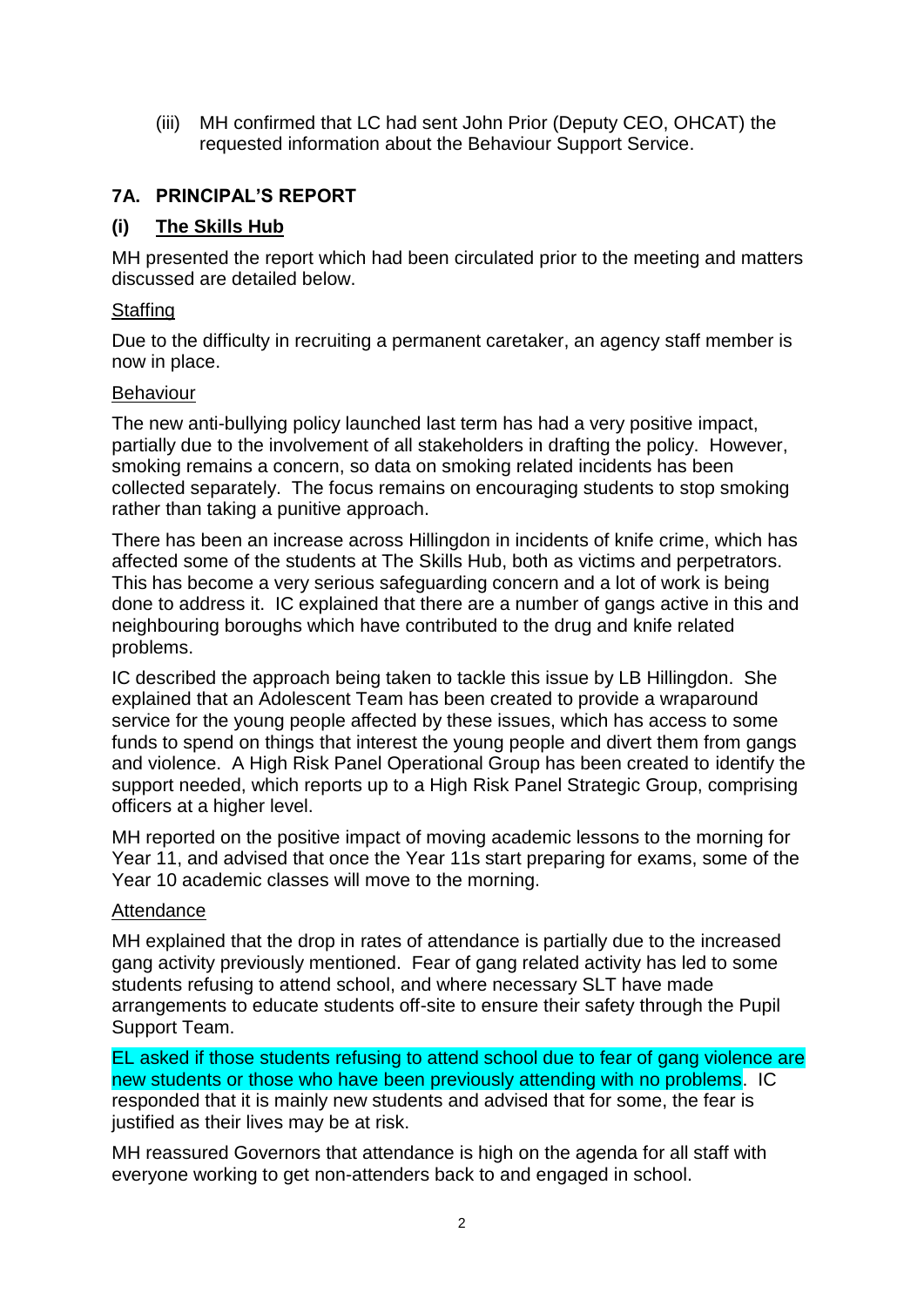### Moving Forward

MH highlighted the range and number of GCSEs to be taken this year, and advised that the majority of students will sit three or more exams. The study programme has been set and is ready to roll out to students.

More than 80% of students have made applications for further education or apprenticeships, with some considering joining the sixth form in a mainstream school.

## **(ii) Young People's Academy**

MH presented the report which had been circulated prior to the meeting and matters discussed are detailed below.

### Student Matters

MH advised that out of borough applications are increasing and noted the challenge in building home/school liaison and support when a student lives some distance away from the school. He gave details of two young people who have recently joined the school having moved from other parts of London for their own safety. MH advised that the cohort at YPA are also being impacted by gang related activity.

Governors noted that attendance at the school is almost as high as good levels of attendance in mainstream schools and congratulated the staff on this phenomenal achievement.

Governors noted that the cohort at this school will be taking a narrower range of qualifications than at the Skills Hub, focussing largely on employability and life skills. The Key Stage 4 Co-ordinator has been working with students on their transition plans to identify their next steps, and most are looking to apply for mainstream further education. In particular, Langley College offers a range of courses that do not require formal qualifications to join.

The new anti-bullying policy has had a positive impact at this school as well, with some students now back in school after having refused to attend due to bullying.

MH advised that levels of damage being to property by students are still a concern and impact on the school's budget. He reported that at the Families Day in January, parents were asked to agree to contribute an agreed amount towards the cost of damage caused deliberately by their child. He confirmed that only two parents present refused to agree, and invoices have since been issued, some of which have been paid.

# Safeguarding

Governors noted the high percentage of the cohort in receipt of varying levels of social care support. EL asked why the numbers of students classed as a Child in Need" had dropped whilst those on Child Protection Plans had increased and IC explained that was due to them moving from the former category into the latter, often due to challenge from the school to ensure that social care were offering appropriate levels of support.

IC reassured governors that staff were aware of the need to report any safeguarding concerns, and were not expected to make any judgement, simply to record and pass them on to senior colleagues. She advised that the school would like to introduce the CPOMS software to record and monitor safeguarding incidents, and highlighted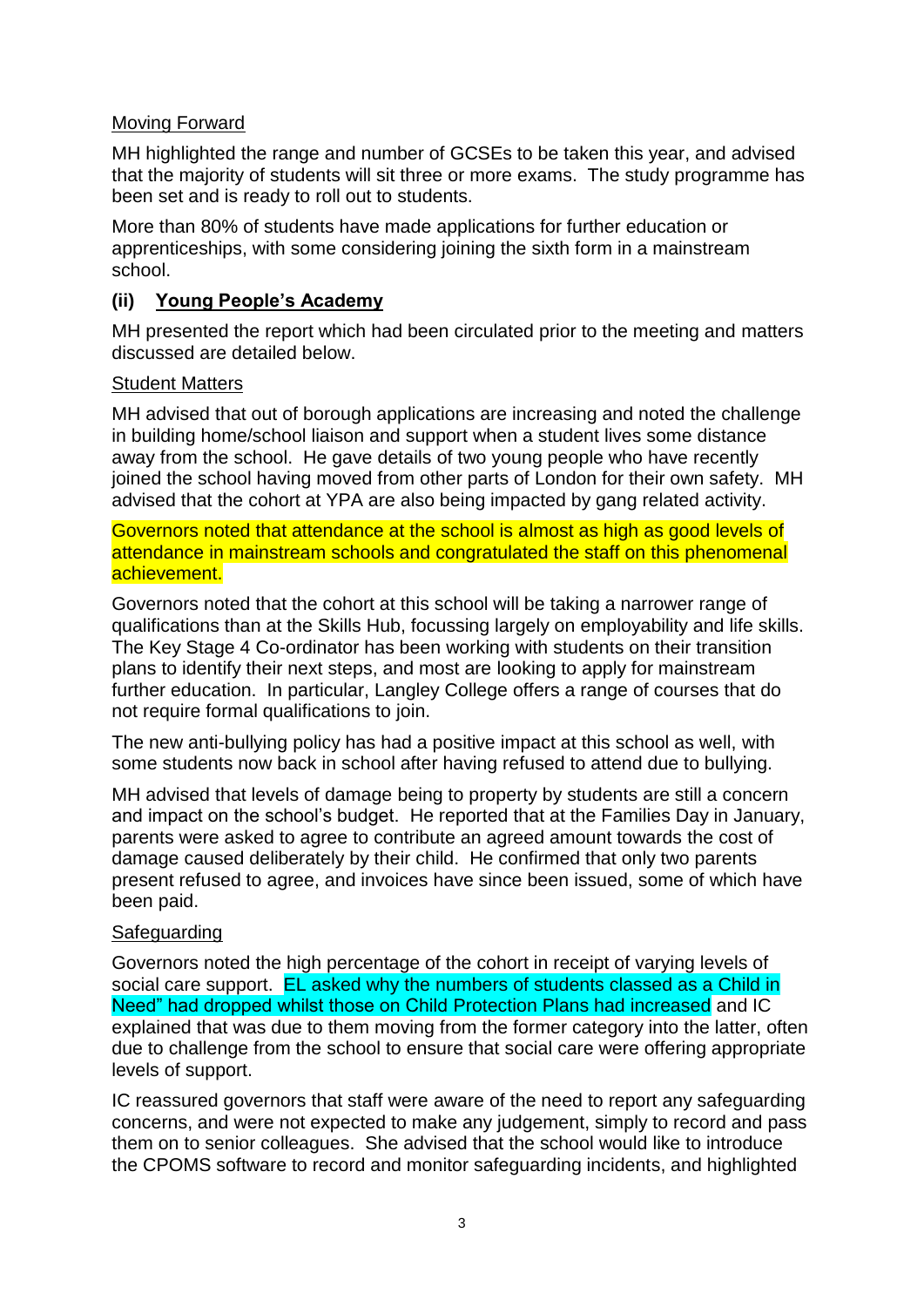how much time would be saved from using an electronic rather than a manual system, particularly when collating and presenting data.

Governors **received** the Principal's report for both YPA and TSH.

# **7B. DASHBOARD**

## **(i) The Skills Hub**

Governors noted that much of the data supported what they had already read and heard in the Principal's report.

## **(ii) Young People's Academy**

CN raised concern about the spike in staff sickness absence. Whilst expressing confidence that the rates would decrease in the next half-term, MH acknowledged that levels were high and attributed them to both mental and physical ill-health. He described the range of support available to staff, and reassured governors that when recruiting, SLT are very honest about the pressures facing staff in this school.

Governors **received** the dashboard for TSH and YPA.

## **8. GOVERNOR VISITS, DEVELOPMENT AND TRAINING**

### (i) Portfolio Management

#### Ethos Vision and Strategy

EL presented his report which had been circulated prior to the meeting and thanked all staff for their hard work.

#### Teaching and Learning

MG presented her report which had been circulated prior to the meeting.

MG raised her concern about the number of non-qualified teachers in the school, and the lack of opportunity for them to observe and learn from qualified teacher colleagues. She added that many of the qualified teachers are part of SLT and do not teach regularly, as they spend the majority of their time managing behaviour.

Governors noted the challenge for all schools, regardless of setting or location, in recruiting and retaining qualified teachers, and asked the school leadership to consider and explore other ways to ensure that unqualified teachers regularly observe qualified teachers.

MG suggested that there should be more opportunities for parents to meet governors the clerk reminded governors of the strategic nature of their role and the need to avoid becoming involved in operational matters, other than when appropriate and in accordance with policies and procedures. IC suggested that feedback from parents should come through parent governors.

#### Child Protection, Health & Safety and Safeguarding

CN presented his report in detail. He advised that he had met with IC and had discussed staff training, parental engagement, attendance and record keeping. Whilst noting that he had been reassured that safeguarding records on both sites were very securely stored, with access highly restricted, CN supported the purchase and use of CPOMS to store and track safeguarding data securely.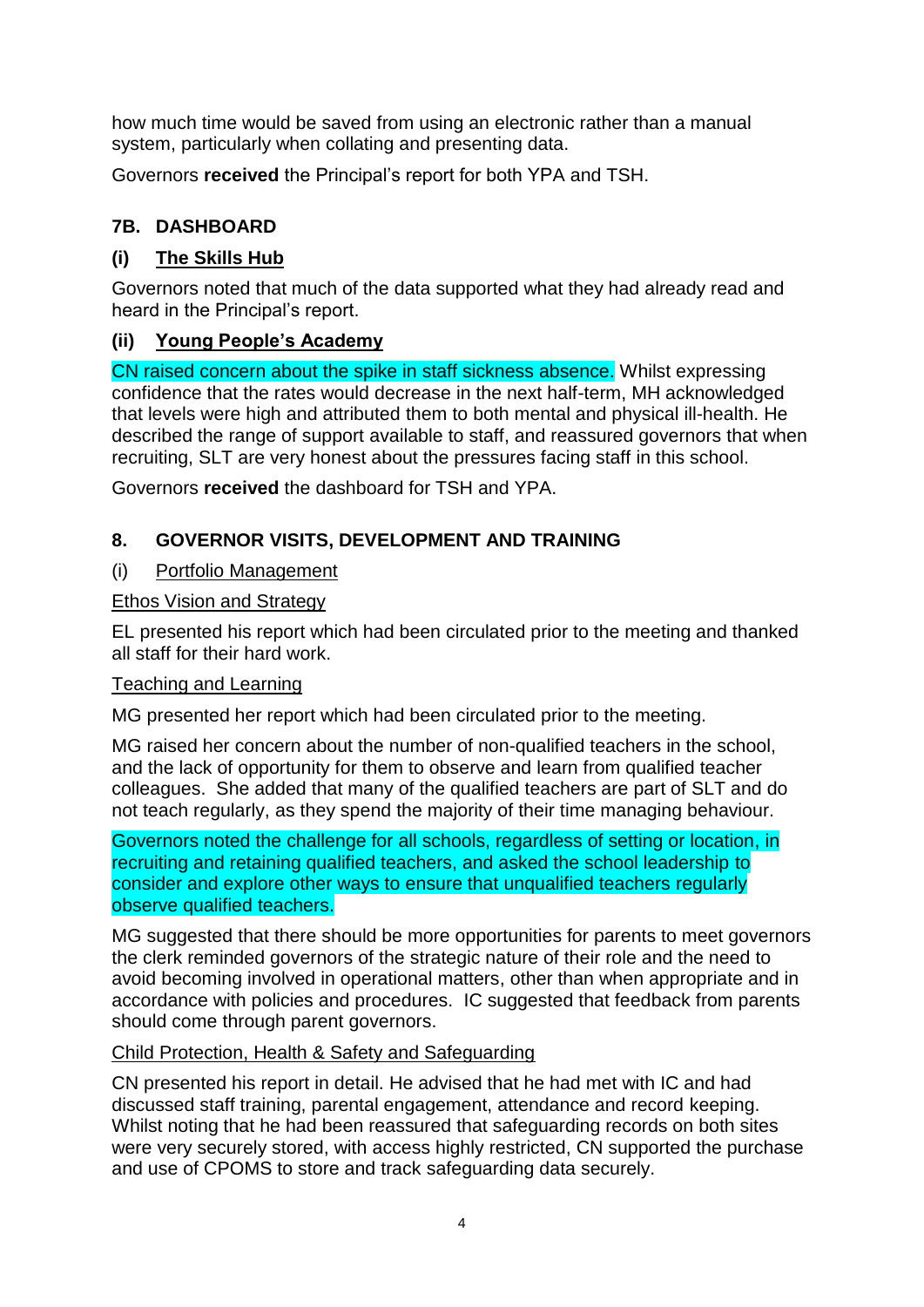## Business Development & Marketing

JM tabled her portfolio report and suggested that there should be increased engagement with the local community which could be achieved by developing the use of social media. SW suggested that she contact the OHCAT Marketing Team for advice and support in this area.

The Chair noted that portfolio reports had not been received for Finance or for HR and asked the clerk to ensure that visits were arranged for next term.

The clerk also undertook to remind all Governors to ensure that personal information on staff and /or students was omitted from future portfolio reports.

### **Action: Clerk to remind all governors to arrange portfolio visits next term.**

### **Action: Clerk to remind all governors to exclude personal information from portfolio reports.**

(ii) Other visit reports

No reports delivered.

### (iii) Governor training and development

None.

# **9. FINANCE AND FUNDING**

BS presented the management accounts up to end January 2019.

### **(i) Young People's Academy**

BS advised that that income is lower than budgeted at YPA due to a lower uptake from LB Hillingdon students and the slow rate of progress of referrals. She reminded governors that LB Hillingdon had agreed guaranteed funding of £22.5K per child, and had finally agreed to a holding fee of £5K per place (against the £10K suggested by OHCAT). The projected year-end surplus of £67K had dropped to £60K.

BS advised that some tough decisions on staffing had been made, with some vacant posts not filled and that SLT were working exceptionally hard to balance the budget in very challenging conditions.

# **(ii) The Skills Hub**

BS advised that a proposal to LB Hillingdon has been made to increase the guaranteed funding which would be discussed at Schools Forum later in the day. In the meantime, the school is required to count the students in and out on a daily basis.

BS advised that a year-end surplus of £27K had been estimated, and at the end of January there was a deficit of £67K, which is a £95K swing by month five. She described the challenges brought upon the budget by the transient nature of the school population, and confirmed that the school had reduced spending to meet those challenges.

EL offered assistance in negotiations with LB Hillingdon and BS advised that the Executive Director of Finance at OHCAT is now involved. She reported that LB Hillingdon have asked the Principal to provide costs for EAL provision in addition to the current provision.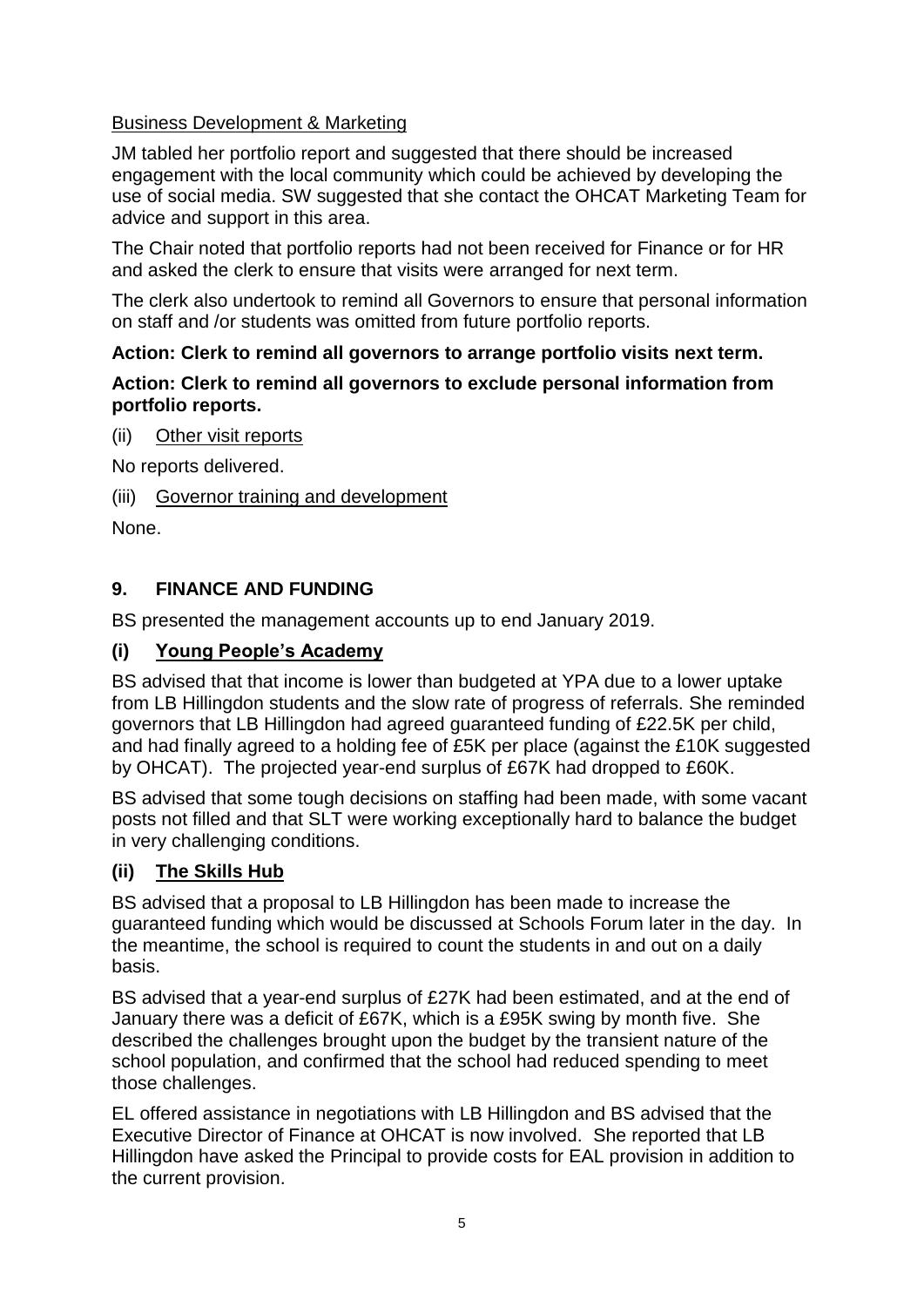Governors **received** the management accounts for both TSH and YPA.

# **10. OHC&AT POLICIES AND PROCEDURES**

- (i) The LGB noted the policies and procedures approved by the OHC&AT Board and available to view on the governors' portal.
- (ii) The LGB noted that the admissions procedure was compliant with the OHCAT admissions policy.

## **11. OHC&AT GOVERNANCE DOCUMENTATION**

Governors noted the updates to the Scheme of Delegation and Schedule of Responsibility.

# **12. CONSULTATION ON REVISED OFSTED INSPECTION FRAMEWORK**

EL gave a summary of the consultation and the clerk circulated a briefing from The Key on the proposed changes

## **13. ANY OTHER BUSINESS**

No matters were raised.

## **14. DATES OF FUTURE MEETINGS**

12 June 2019 at 11 am.

### **15. CONFIDENTIALITY**

No items were deemed confidential.

The meeting closed at 1.30 pm.

**Signed** \_\_\_\_\_\_\_\_\_\_\_\_\_\_\_\_\_\_\_\_\_\_\_\_\_\_\_\_\_\_\_\_\_\_\_\_\_\_\_ **Date**: \_\_\_\_\_\_\_\_\_\_\_\_\_\_\_

**Emlyn Lumley, Chair of the LGB**